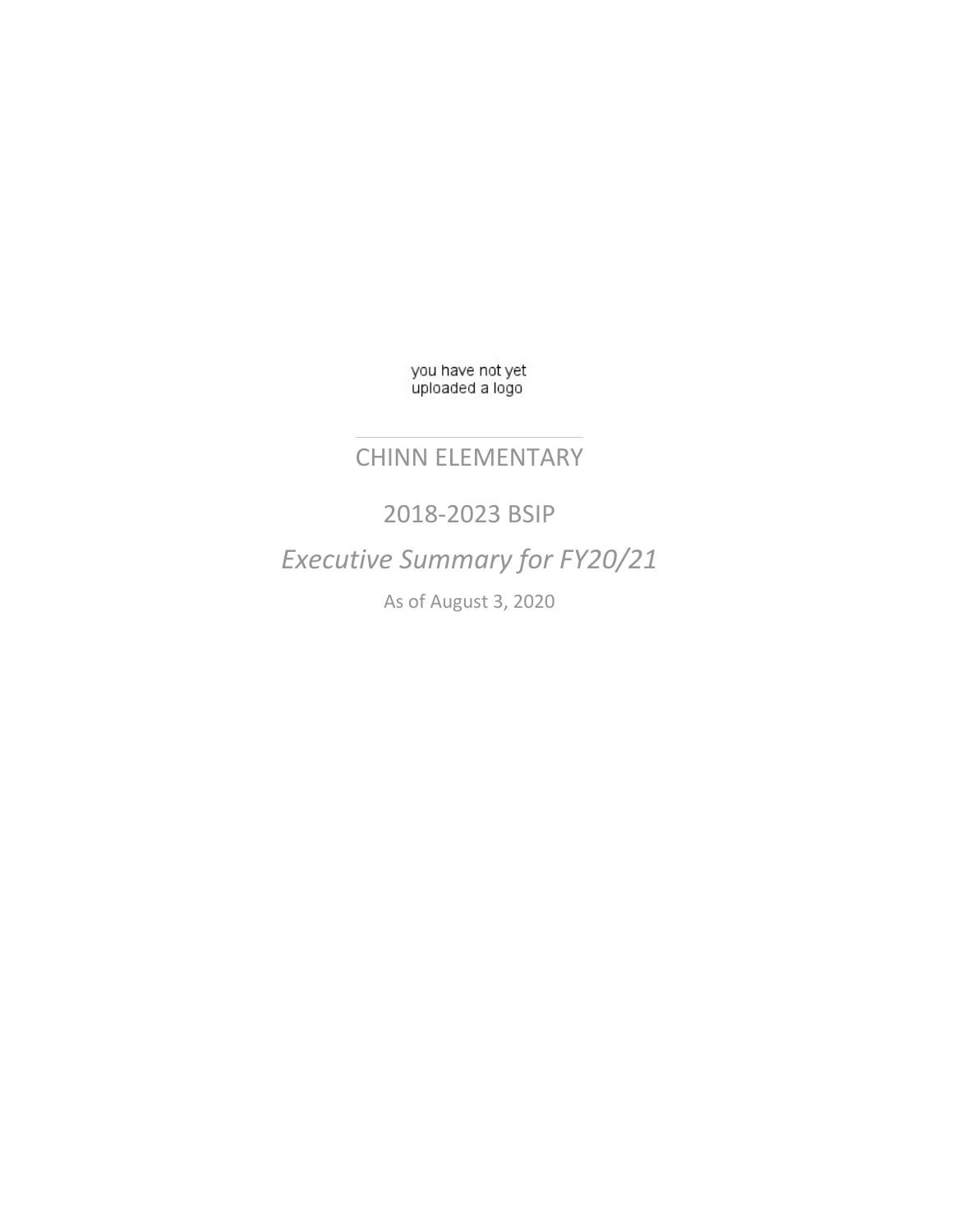# MISSION STATEMENT

Our Chinn community strives to reach all students through building relationships, differentiating instruction, and holding high expectations to develop leaders who are **P**ositive, **R**espectful, **I**n Control, and **D**etermined **E**very Day.

## VISION STATEMENT

Building Strong Foundations - Each Student - Every Day

# CORE VALUES

Continuous ImprovementHigh ExpectationsIntegrityVisionary LeadershipEquityStudent Focus

## COMPETITIVE ADVANTAGES

Supportive CommunityStrong Parent Support Strong and Dedicated Staff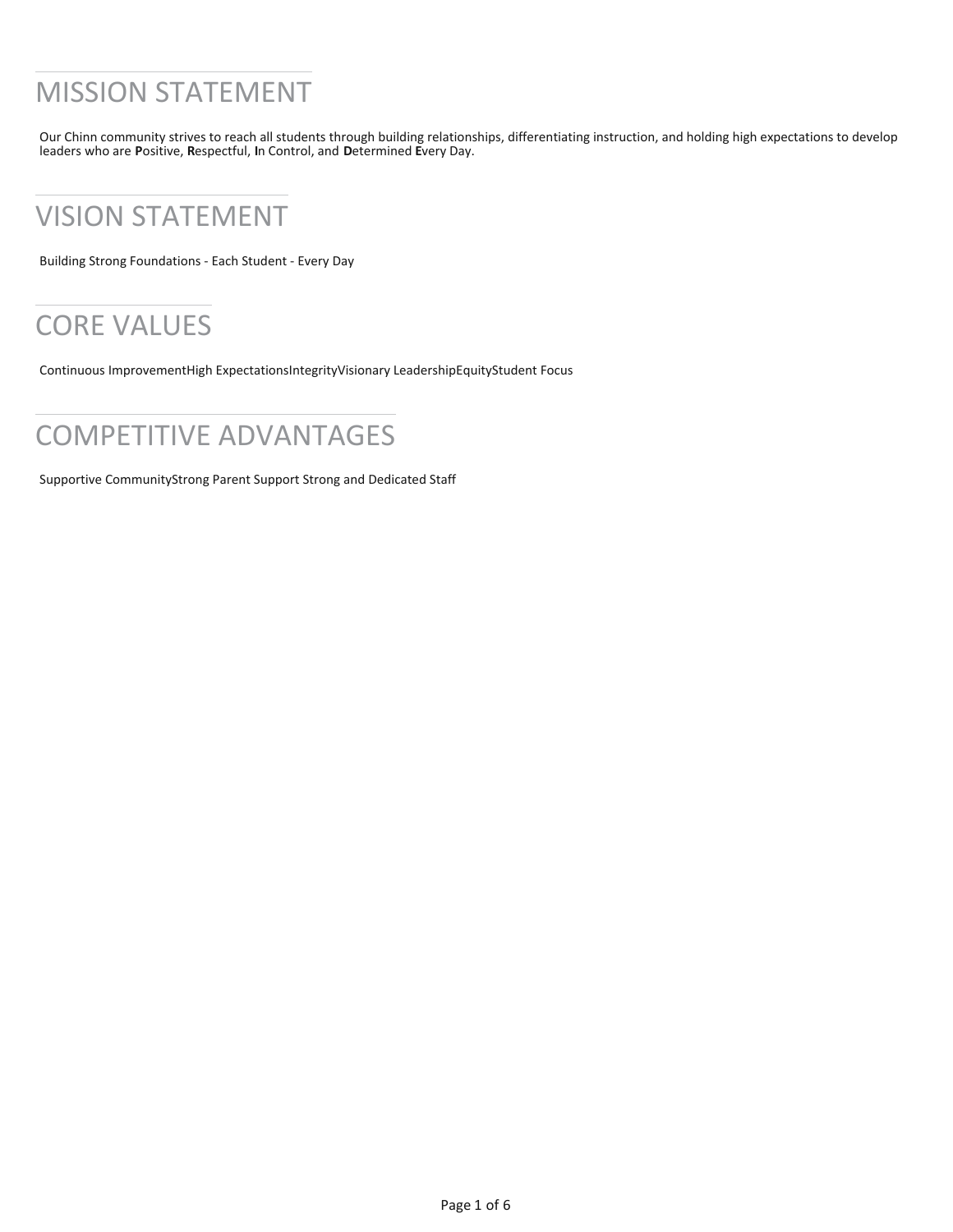# 2018-2023 BSIP - AT-A-GLANCE

### COLLEGE, CAREER, AND LIFE-READINESS (BUILDING SUCCESSFUL FUTURES) GOALS & OBJECTIVES

### *1 Each student will graduate college, career, and life-ready.*

1.1 80% of Park Hill students will meet readiness benchmark as measured by the CCR Index.

1.2 Park Hill students will meet SEL benchmark as measured by the SEL Index (Baseline % TBD)

1.3 80% of Park Hill students will be proficient or advanced on the 21st Century Skills Assessment

### ACCESS AND OPPORTUNITY (EACH STUDENT) GOALS & OBJECTIVES

### *2 Ensure success for ALL students regardless of background.*

2.1 Decrease the Access and Opportunity Gap [as measured by the Access and Opportunity Index % TBD]

2.2 Decrease the CCR Index gap between student demographic groups to 15%.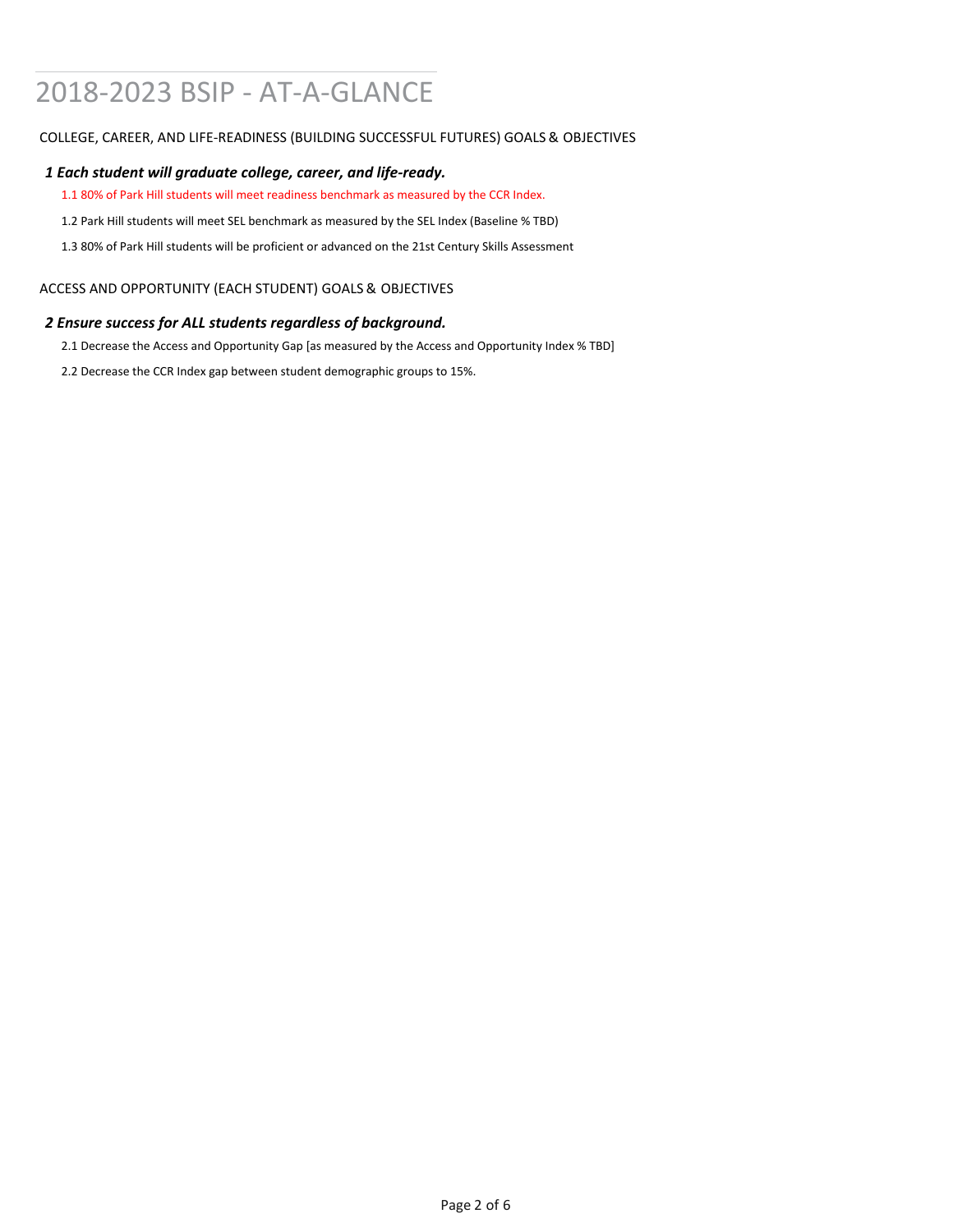# 2018-2023 BSIP - DETAIL

### COLLEGE, CAREER, AND LIFE-READINESS (BUILDING SUCCESSFUL FUTURES) GOALS & OBJECTIVES

#### **1 Each student will graduate college, career, and life-ready.**

| 1.1 80% of Park Hill students will meet readiness benchmark as measured by the CCR<br>Index. (Lee Heinerikson) (12/31/23)                                                                                                                                                                                     | <b>Measure: CCR Index %</b><br>Target:                                                                                                           |               |                          |
|---------------------------------------------------------------------------------------------------------------------------------------------------------------------------------------------------------------------------------------------------------------------------------------------------------------|--------------------------------------------------------------------------------------------------------------------------------------------------|---------------|--------------------------|
| <b>BUILDING LEVEL STRATEGIES</b>                                                                                                                                                                                                                                                                              | <b>MEASURE</b>                                                                                                                                   | <b>TARGET</b> | START/END<br><b>DATE</b> |
| 1.1.1 Collaborative Team Facilitators (CTFs) will track and analyze data from NWEA, CFAs, pre and<br>post assessments, etc. to ensure appropriate instruction for all students. In addition, grade level<br>teams will focus on the four corollary questions when planning for instruction. (Lee Heinerikson) | <b>Grade level teams</b><br>will meet two<br>times per month<br>to analyze student<br>data and plan<br>using the four<br>corollary<br>questions. |               | 08/20/18<br>05/25/21     |
| 1.1.2 Chinn's instructional coach will hold monthly meetings called "PIT" stops. These voluntary<br>professional learning sessions are designed for Practical Instructional Tips for all staff. (Lee<br>Heinerikson)                                                                                          | Chinn's IC will<br>hold a total of six<br>PIT stop trainings<br>in Sept., Oct.,<br>Nov., Jan., Feb.,<br>and March                                |               | 09/26/18<br>05/25/21     |
| 1.1.4 Chinn AVID site team will provide in depth professional learning opportunities throughout the<br>school year around inquiry practices for the content of math. (Claire Murray)                                                                                                                          | <b>MTSS</b> meetings<br>every six weeks                                                                                                          |               | 08/19/19<br>05/29/21     |
| 1.1.5 Chinn staff will create a culture of emphasis for NWEA assessments with students and parents.<br>These action steps include providing deeper information at Parent Orientation, implementation of<br>testing PRIDE slips, and specific goal setting for NWEA growth. (Andrew Hargis)                    | 6 communication<br>activities before<br><b>NWEA</b> testing                                                                                      |               | 01/01/18<br>12/31/23     |
| 1.1.6 Chinn's Leadership Team will collectively evaluate staff and parent feedback from the 2020 4th<br>quarter distance learning mandate and create a a Chinn specific staff expectation list aligned with<br>district expectations. (Little Sara)                                                           | Develop a Chinn<br>specific<br>expectation list<br>for Distance<br>Learning                                                                      |               | 08/04/20<br>09/01/20     |
| 1.1.7 Chinn administration and Chris Coen will provide professional learning sessions for CTF leaders<br>around the PLC process, data analysis and quality classroom practices. (Lee Heinerikson)                                                                                                             |                                                                                                                                                  |               | 01/01/18<br>05/25/21     |

#### **1.2 Park Hill students will meet SEL benchmark as measured by the SEL Index (Baseline % TBD) (Lee Heinerikson) (12/31/23)**

**Measure:** SEL Index - Panorama [topics:Grit,Self-Efficacy,-Awareness,-Management] **Target:**

| <b>BUILDING LEVEL STRATEGIES</b>                                                                                                                                                                                                                                        | <b>MEASURE</b>                                                       | <b>TARGET</b> | START/END<br><b>DATE</b> |
|-------------------------------------------------------------------------------------------------------------------------------------------------------------------------------------------------------------------------------------------------------------------------|----------------------------------------------------------------------|---------------|--------------------------|
| 1.2.1 Chinn's school counselor will assist classroom teachers with two student universal behavioral<br>screeners called Student Risk Screening Scales (SRSS) and Student Internalizing Behavioral Screening<br>Scale (SIBSS) two times per school year. (Nicole Natzke) | Analyze teacher<br>screening data in<br>the fall and spring          |               | 09/14/19<br>05/15/21     |
| 1.2.2 Nicole Natzke will conduct quarterly conversations with 3rd, 4th and 5th students on how<br>Chinn can better meet the needs of our students. (Nicole Natzke)                                                                                                      | Conduct quarterly<br>conversations<br>with 3rd-5th<br>grade students |               | 09/25/20<br>05/22/21     |
| 1.2.5 Nicole Natzke and Ashley Van Horn will collectively work together to design a schedule<br>conductive to teaching SEL lessons in the LMC. (Nicole Natzke)                                                                                                          | Create a LMC-<br>Counselor specific<br>schedule for SEL<br>lessons   |               | 09/01/20<br>12/20/22     |
| 1.2.6 Chinn's Care Team comprised of administration, counselor, nurse, administrative assistant,<br>recovery room, and SSW will meet twice a month to identify family and student needs and create<br>responsive plans. (Lee Heinerikson)                               | 18 schedule<br>meetings                                              |               | 09/12/19<br>05/07/21     |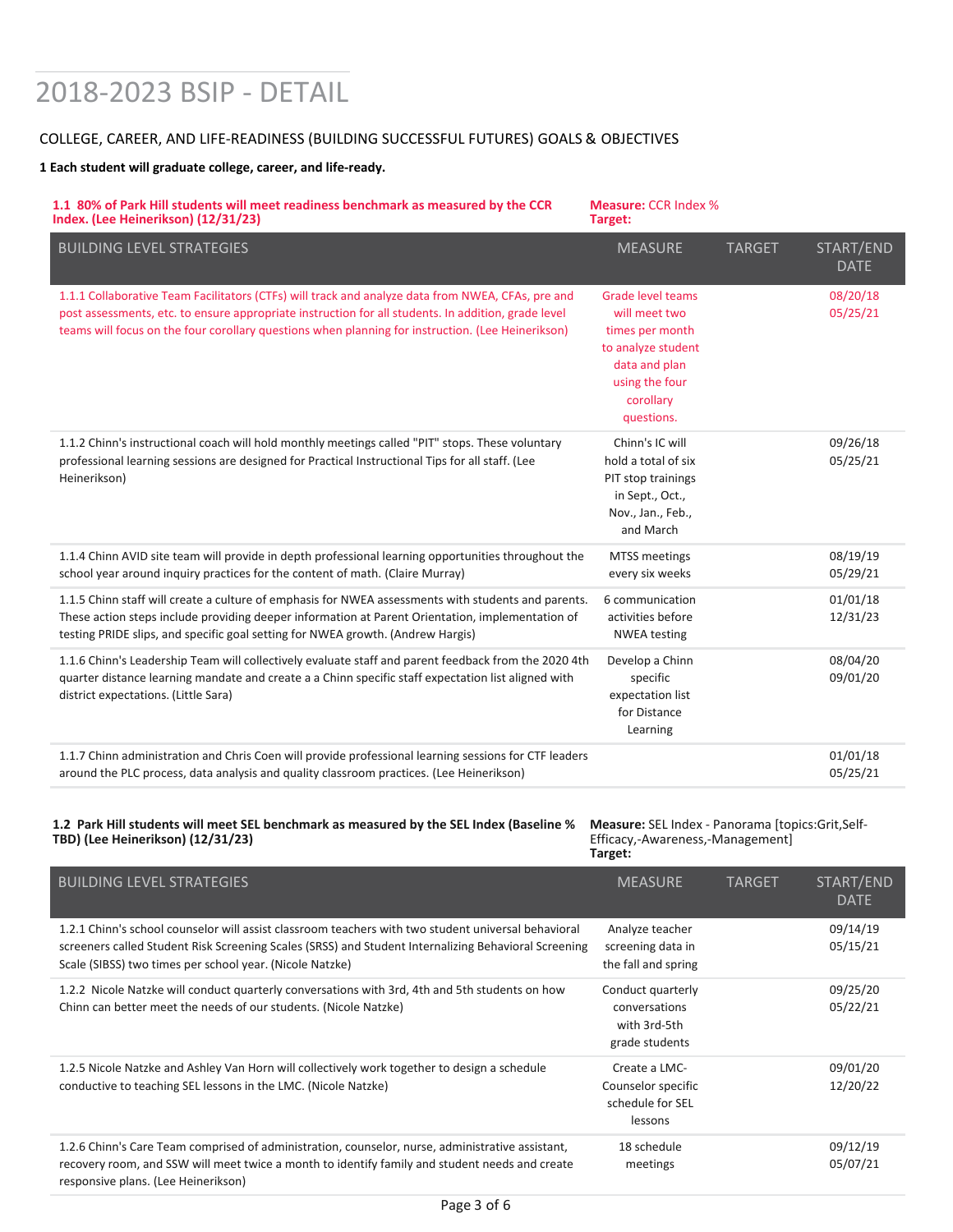| 1.2.7 Chinn staff will be trained on how to use the Panaroma Platform, also known as the student | Provide 2 training  | 09/01/20 |
|--------------------------------------------------------------------------------------------------|---------------------|----------|
| data warehouse. (Kunels JaNette)                                                                 | dates for staff     | 12/20/21 |
| 1.2.8 Chinn's PBIS Team will submit an application to Missouri's SWPBIS organization to receive  | Apply for Bronze    | 01/01/18 |
| feedback for a Bronze Level Certification Status. (Jenny Brown)                                  | Level Certification | 12/31/23 |

#### **1.3 80% of Park Hill students will be proficient or advanced on the 21st Century Skills Assessment (Lee Heinerikson) (12/31/23)**

**Measure:** 21st century skills assessment **Target:**

| <b>BUILDING LEVEL STRATEGIES</b>                                                                                                                                                                                                     | <b>MEASURE</b>                                                        | <b>TARGET</b> | START/END<br><b>DATE</b> |
|--------------------------------------------------------------------------------------------------------------------------------------------------------------------------------------------------------------------------------------|-----------------------------------------------------------------------|---------------|--------------------------|
| 1.3.2 Grade level teachers will review curricular expectations and develop a consistent 21st century<br>skills plan for instruction and assessment. (Lee Heinerikson)                                                                | 3 grade level<br>collaboration<br>meetings<br>identifying<br>measures |               | 09/02/19<br>05/22/21     |
| 1.3.3 Chinn's library media specialist will continue to implement 21st century learning strategies with<br>all ages of students utilizing instructional strategies such as makerspace, computer programming, etc.<br>(Andrew Hargis) | 6 classroom<br>observations                                           |               | 09/02/19<br>05/22/21     |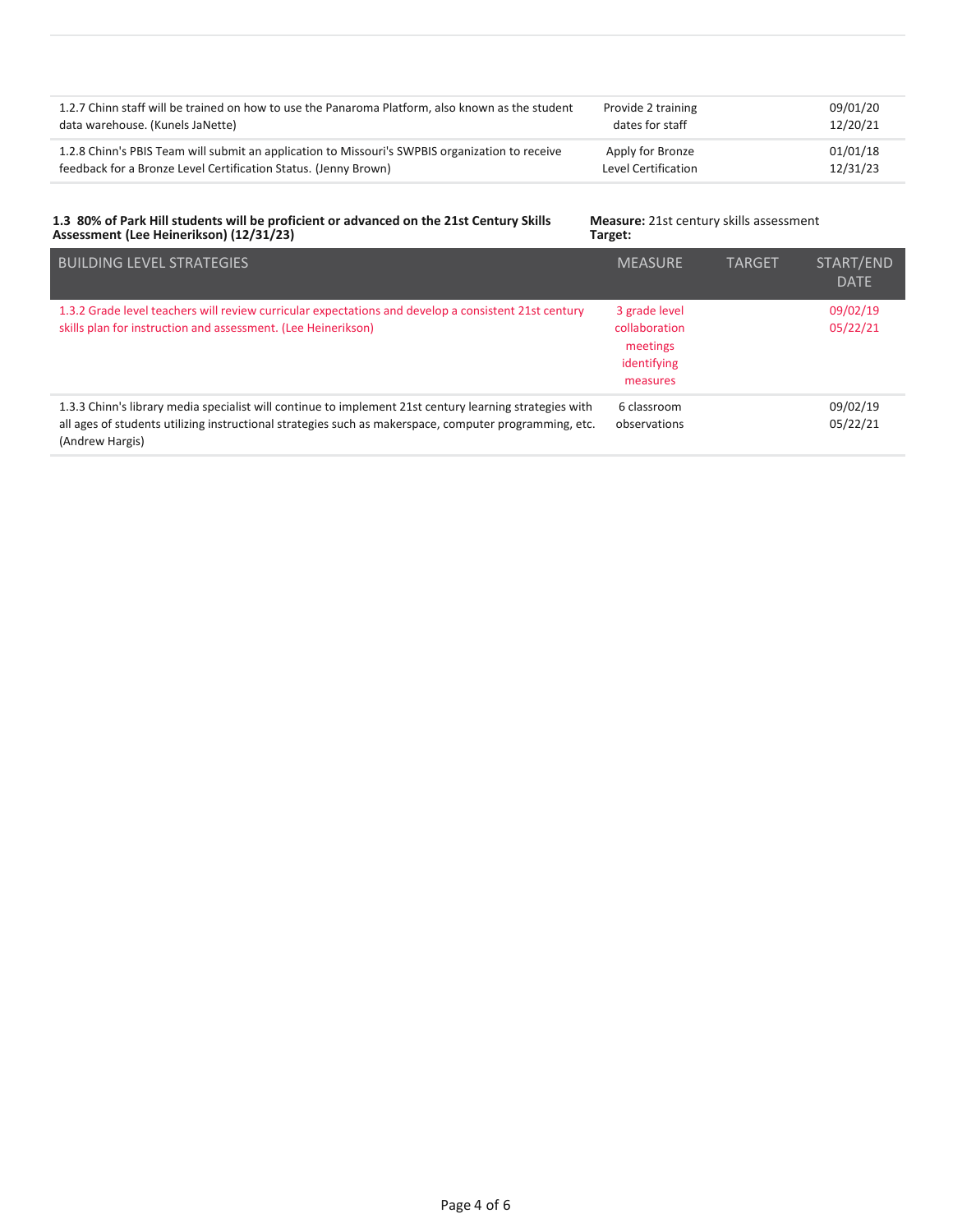#### **2 Ensure success for ALL students regardless of background.**

**2.1 Decrease the Access and Opportunity Gap [as measured by the Access and Opportunity Index % TBD] (Lee Heinerikson) (12/31/23)**

**Measure:** Access and Opportunity Index [Equity Index] **Target:**

| <b>BUILDING LEVEL STRATEGIES</b>                                                                                                                                                                                                   | <b>MEASURE</b>                                                                                 | <b>TARGET</b> | START/END<br><b>DATE</b> |
|------------------------------------------------------------------------------------------------------------------------------------------------------------------------------------------------------------------------------------|------------------------------------------------------------------------------------------------|---------------|--------------------------|
| 2.1.1 Continue to develop sound processes for Chinn's MTSS Academic Team specifically around<br>providing Tier II and III supports in both reading and math for both teachers and students. (Tatiana<br>Camacho)                   | Conduct 6 MTSS<br>meetings                                                                     | 6             | 09/02/19<br>05/25/21     |
| 2.1.2 Introduce a MTSS Behavior Team intended to provide research based strategies for students<br>and teachers around Tier II and II behavior supports. (Andrew Hargis)                                                           | Implement a<br><b>MTSS</b> behavior<br>flowchart and<br>meet 6 times as a<br><b>MTSSB</b> team |               | 08/19/19<br>05/22/20     |
| 2.1.3 Ashley Van Horn and Nicole Natzke will develop a schedule to create flexibility for Mrs. Van<br>Horn to provide instructional support for classroom teachers such as library access, CRT strategies,<br>etc. (Nicole Natzke) |                                                                                                |               | 01/01/20<br>12/31/23     |
| 2.1.4 Chinn's AVID site team will develop a plan to confront barriers to equal access and equity for all<br>students. (Claire Murray)                                                                                              | Develop a plan to<br>identify building<br>shortfalls and<br>plan to confront<br>barriers       |               | 01/01/20<br>12/31/23     |

#### **2.2 Decrease the CCR Index gap between student demographic groups to 15%. (Lee Heinerikson) (12/31/23)**

**Measure:** CCR Index % GAP **Target:**

| <b>BUILDING LEVEL STRATEGIES</b>                                                                                                                                             | <b>MEASURE</b>                                                                               | <b>TARGET</b> | START/END<br><b>DATE</b> |
|------------------------------------------------------------------------------------------------------------------------------------------------------------------------------|----------------------------------------------------------------------------------------------|---------------|--------------------------|
| 2.2.3 Refine Chinn's student leadership program to better meet the needs of students and staff.<br>(Little Sara)                                                             | Implement grades<br>3-5 building wide<br>leadership jobs in<br>September and<br>January      |               | 09/03/19<br>05/22/21     |
| 2.2.4 All classrooms will implement an AVID binder and planner system where students will set<br>SMART goals and track individual data (Chris Coen)                          | Every student<br>utilizes an AVID<br>binder                                                  |               | 08/19/19<br>05/22/20     |
| 2.2.5 All certified staff will begin will begin to have regular college and career talks during scheduled<br>AVID times two times per month. (Chris Coen)                    | AVID Team will<br>create specific<br>guidelines and<br>dates for college<br>and career talks |               | 01/27/20<br>12/31/23     |
| 2.2.6 Chinn will begin to promote high school and college sprirt days, hanging of banners and<br>highlighting both college and careers on morning announcements (Chris Coen) | Banners hanging<br>in our school                                                             |               | 01/31/20<br>12/31/23     |